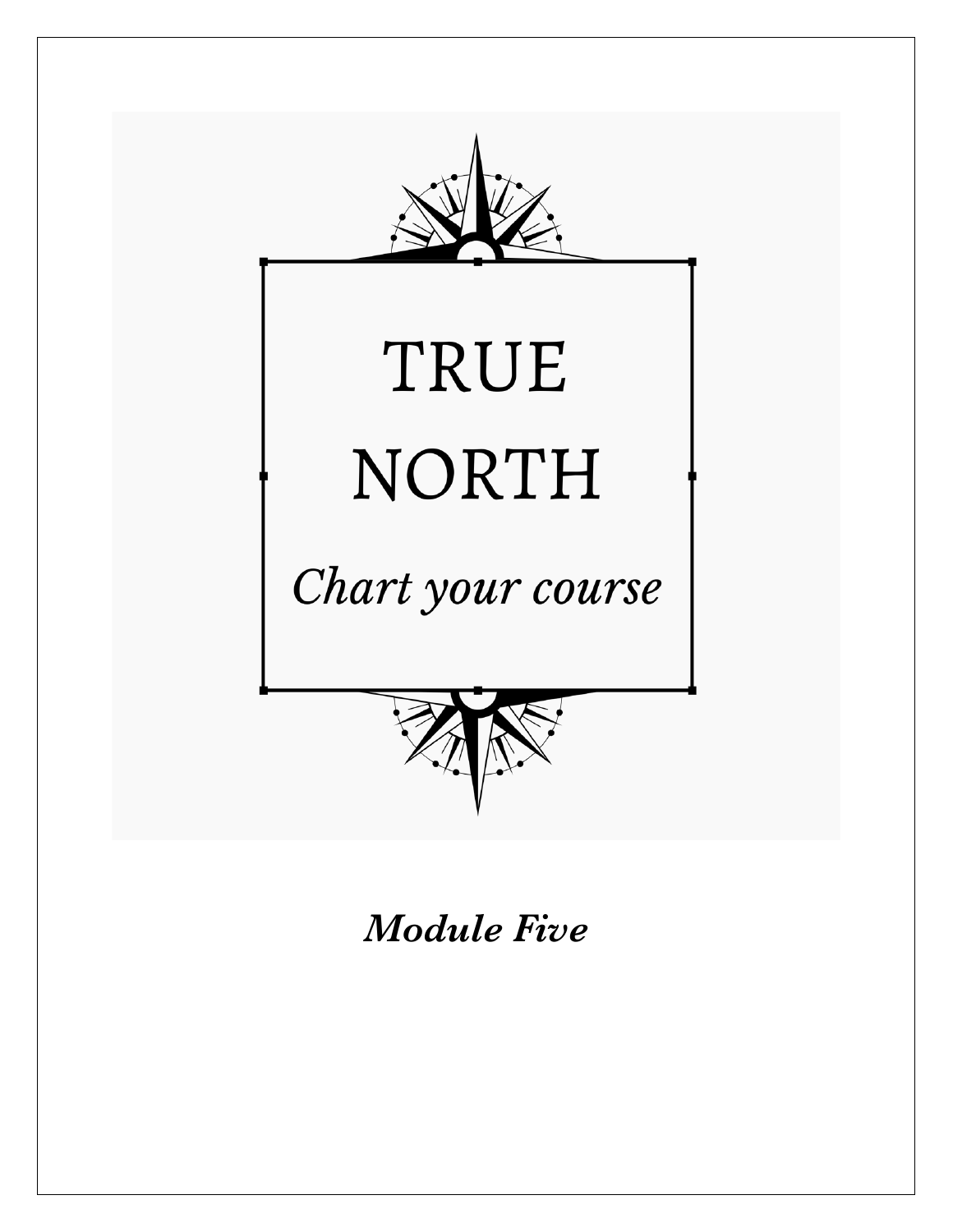# *Module 5: Embark with Courage*

Learning Points:

- What to do when you don't have a clear answer
- Why God often doesn't give definite answers
- Why you should welcome failure
- How to interpret potential "signs from God"
- Eight questions to distinguish God's voice from Satan's
- Learn seven tools from St. Ignatius for making a good decision
- How not to enter the SPD (the School of Perpetual Discernment)



Learning points:

- The three good times to make a sound decision
- Why God often doesn't give definite answers
- What to do when you don't have a clear answer

#### *Three Good Times to Make a Decision*

Welcome to Module five, the final module of True North! Sooner or later, you have to arrive at a decision, and that's what this module is all about. St. Ignatius says that there are three good times to make a sound decision:

- 1. *First Time. "The first time is, when God our Lord so moves and attracts the will, that without doubting, or being able to doubt, such devout soul follows what is shown it, as St. Paul and St. Matthew did in following Christ our Lord*." Wouldn't it be nice if all decisions could be like this? To be convicted and have perfect peace? Those times are a divine gift! Life has taught me that those decisions, however, are rare.
- 2. *Second Time. "The second, when enough light and knowledge is received by experience of consolations and desolations, and by the experience of the discernment of various spirits."* This time takes more thought and prayer. You tune into consolation and desolation, which we covered in Module four. Essentially, you're in touch with where the Holy Spirit is leading you. God dialogues with you through those consolations to find your best decision.
- 3. *Third Time***.** *"The third time is quiet, when one considers, first, for what man is bornnamely, to praise God our Lord and save his soul- and desiring this chooses as means a life or state within the limits of the Church, in order that he may be helped in the service of his Lord and the salvation of his soul. I said time of quiet, when the soul is not acted on by*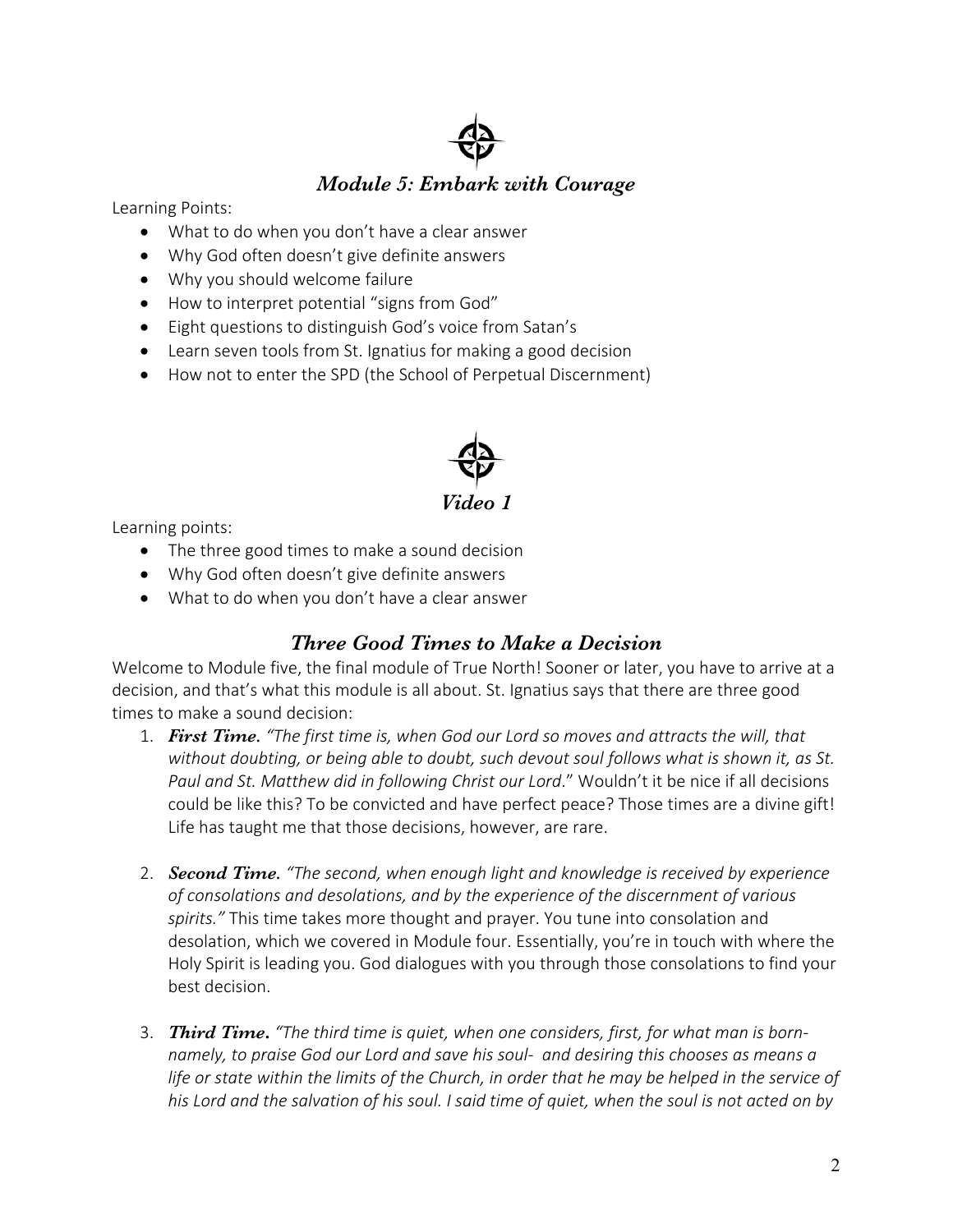*various spirits, and uses its natural powers freely and tranquilly."* This is the one you can easily overlook when you're waiting to hear God's voice. St. Ignatius says that when you simply use your reason, free from unhealthy influences, keeping in mind the moral laws and your ultimate purpose of attaining heaven, you are in a good place to make a decision. Note that there's no requirement to hear God speak! St. Ignatius says that, as long as you're use your powers "freely and tranquilly," and morally, that's a good and valid choice.

## *God Never Told Me*

This third case was true for me in my decision to get married rather than enter the convent. As you'll remember from previous modules, I discerned religious life. I took lots of action: I prayed the prayer of surrender every day, I visited five convents, and I attended daily mass. I received Jesus's heart in that beautiful vision he gave me, and I took that as confirmation that I was called to be his bride. I asked to enter with the Daughters of St. Mary of Providence, one of the orders I visited as part of my TV show, thinking I was called there. I was so excited!

Then I went back to my home on Long Island and started preparing to go to the convent. I became confused because I longer wanted to be a nun. When I prayed, I'd begin to cry imagining the husband and children I'd never have. The vocation director said this was normal; I'd have to grieve the loss of the family I wouldn't have. I felt like Jesus had pulled a bait and switch. I'd done all this work to open myself up to being a nun, and then my heart changed again and Jesus wasn't telling me what to do. What was up with that?

I felt like the star of *Hot Mess: The Musical!* For several months I wrestled, going back and forth. I would pray in the chapel and say, "God what do you want me to do?" And here's what was amazing, but frustrating at the time- he wouldn't tell me the answer. He'd say, "Do you know how much I love you?" It was incredible to receive affirmation, but I remember chastising him because he wouldn't answer me…which is a pretty silly way to treat God. I wanted his answer, but first and foremost he wanted me to know that he cares about me.

I look back at my struggle and all that stress over not hearing a direct answer. I wanted apodictic certainty, which means indisputable certainty. I wanted a cut-and-dry answer. However, but God in his wisdom never gave one. His reasons have become so much clearer since I became a parent. God is our father and he's loving us as a good father. I think about my will for my children and it reveals God's fatherhood to me in the following three ways:

- *1.* First, I don't have a point-by-point itinerary for my kids' future. Nowhere in my brain do I hold them to, "you'd better choose this spouse or this job, or else…" My love for them isn't conditional, and neither is God's for you. As my seminarian friend Greg Sheffield said, *"God gave us ten commandments, not ten thousand."*
- 2. Second, if you ask me what my will is for my children, I'll tell you right away, "I want them to be happy." That's a parent's will. That's God's will for you. I know they'll struggle plenty because it's part and parcel of life, but I am there to guide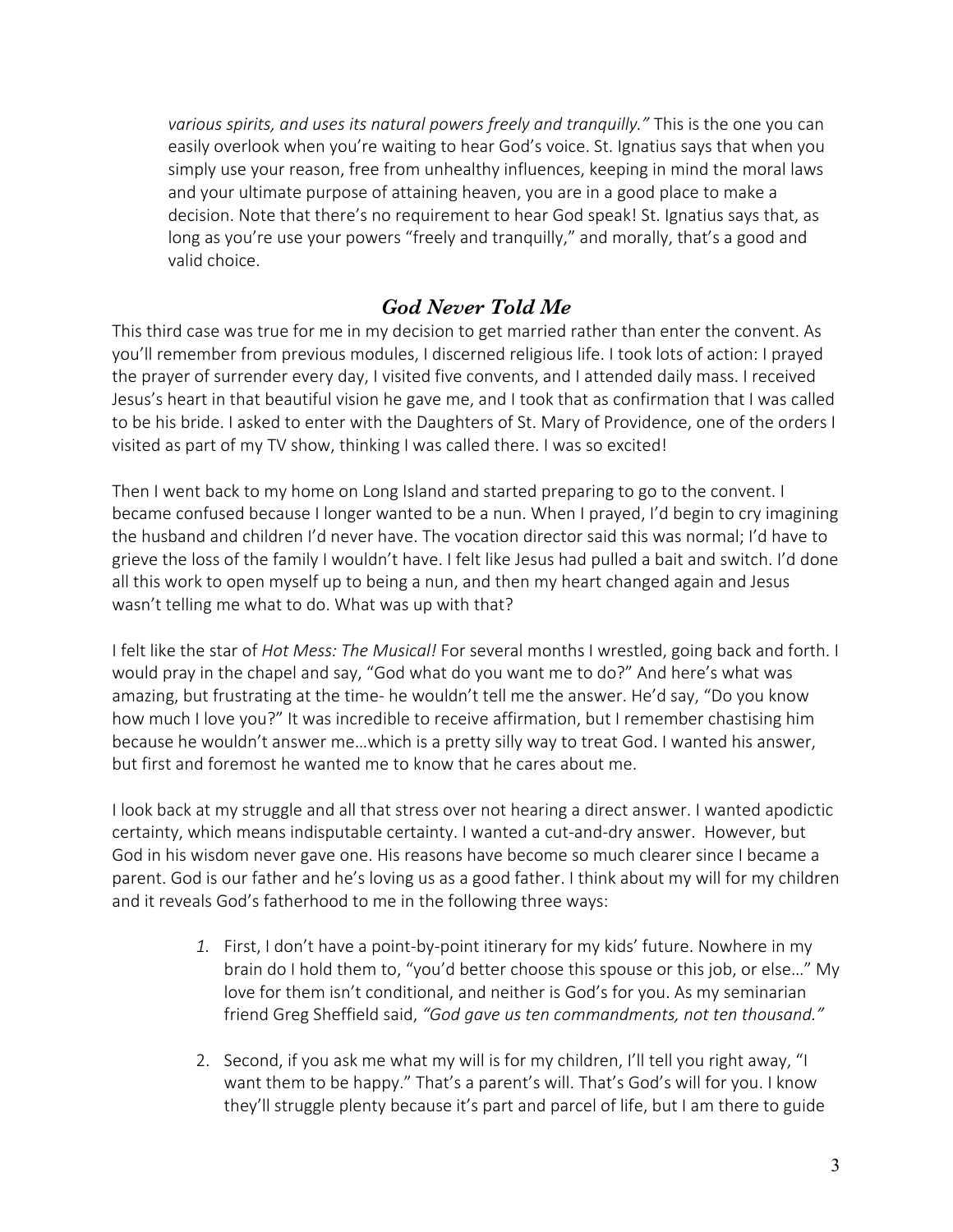them as their advocate. I'm not the ultimate authority or a master. In an interview, Dr. Scott Hahn said, *"God as a father wants us to exercise our wisdom and our freedom. I don't want to dictate to my six kids what they do. When it comes to pleasing a father, I think exercising our freedom brings greater pleasure to God as a father precisely because we're not slaves and he's not our master. I think we have to recognize in relationship to God and each other that there is a freedom in love much more than our culture will ever catch."* And that's today's North Star Quote.

3. Third, God's endless creativity is going to work all things for the good as long as you do your best and stay close to him. There are talents and gifts my children have which mean they're better suited to some paths than others. God's plan for you is the path for which you are best suited. But if you do something else that's objectively good, you're still doing something objectively good! You can still contribute to the world and you're still loved.

God is the ultimate good parent, and sometimes if you're not getting a clear answer it's because he's such a good parent that he wants you to choose.

## *So How Will I Know?*

One of the questions I get most frequently is, "How will I know?" I call it the million-dollar question. I'm sorry if this sounds depressing, but in most decisions in life, you won't know beyond the next step. God prompts, he directs, he promises himself, but he doesn't show you beyond the next curve in the road. Your responsibility is to do everything in your circle of control and take the next step based on what you know. Rather than apodictic certainty, you'll likely make most choices with what's called moral certainty. Moral certainty means certainty beyond a reasonable doubt, but not absolute certainty.

I've never felt qualified to make any of the big life choices I had to make. Getting married, having kids, changing jobs, starting this ministry…I didn't know how it was going to go beforehand! One comedian's joke has stuck with me: *"my wife and I have decided we're not ready for kids. Nope. Not ready. Incidentally, we have two- but we're definitely not ready."* 

My husband John discerned a vocation with the Carthusian monks. He told me that the Carthusians never assume someone has a vocation to their order until after they die. Yup, that's right. Sometimes they'll attend a brother's funeral and say, "that man was called to be a Carthusian." But they're strangely comfortable in the uncertainty of even their own vocations.

So how to even deal with this lifelong lack of perfect uncertainty? You deal by knowing that God loves you like a good father. He doesn't care about your report card of making the perfect decisions. The pharisees did that, remember? He cares about the extent and the depth of your love.

#### *God Respects Your Action*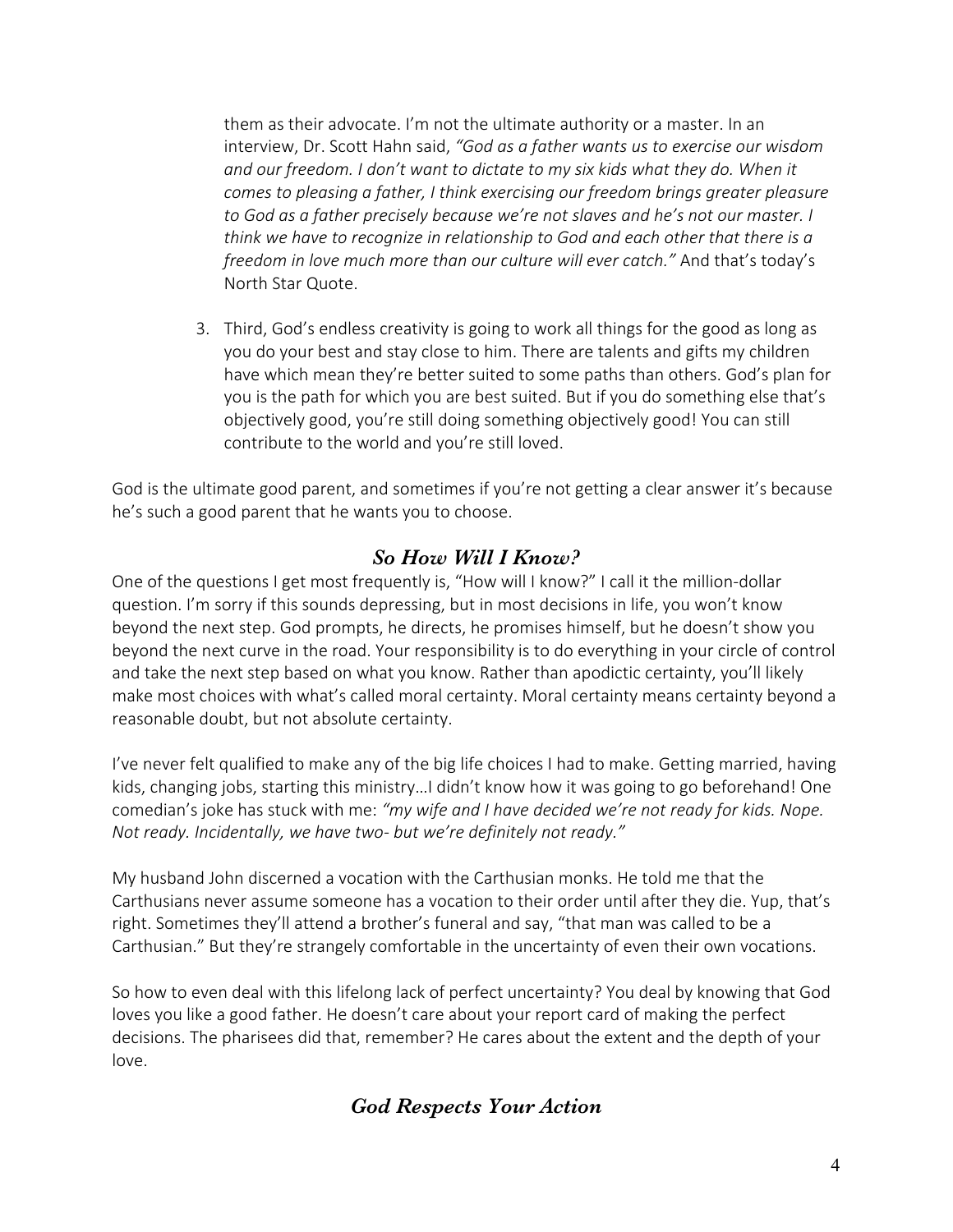Ultimately, here's what happened with my vocation. I had gone back and forth, over and over, in circles in my mind. I had been acting in my circle of control: I had surrendered to God's will, built a healthy prayer life, actively listened, and visited convents. After several months I told God, "I'm going to give you one more month. I'll do a holy hour daily, and mass. Please mold my heart to what you want for me. If I still feel such a strong desire for marriage in a month, I'm going to be open to dating again." A month later, the desire for marriage was even stronger. So, I became open to dating, and I had peace.

Be on the lookout for Satan to try to convince you to go to an extreme in your mind. He'd love to set you up against God. He'd love you to believe God's waiting to strike you down if you take one wrong step.

#### *Putting it into Practice*

Let's bring all this into practicality for your life. Today's worksheet begins with a checklist to ensure that you've done everything in your circle of control to make the decision. Remember how you set yourself a goal all the way back in Module one? This is where you check in with that goal and any alterations you made along the way. You want to be sure that you've done everything in your circle of control that you can do.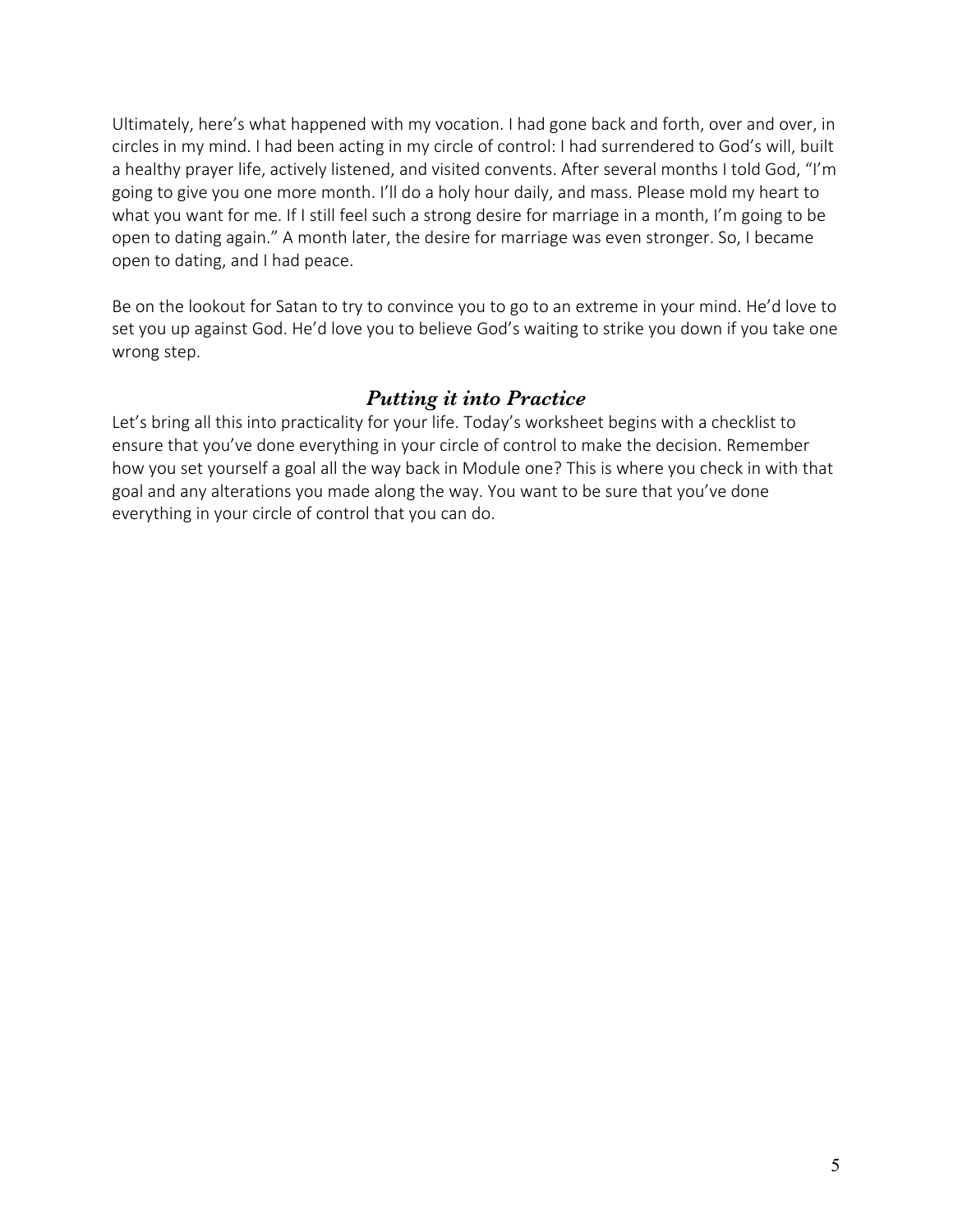

Learning points:

• Six tools from St. Ignatius you can use right now to decide anything

Today we're diving into St. Ignatius of Loyola's practical decision-making techniques. I love these so much because they're simple and understandable. They bring razor-sharp clarity to any decision, and they take away much of the nebulous stress surrounding decision-making.

So, let's get right into it:

- 1. *"Deathbed and Judgement" Imagination:* St. Ignatius writes, "Consider, as if I were at the point of death, the form and measure which I would then want to have kept in the way of the present election, and regulating myself by that election, let me make my decision…Looking and considering how I shall find myself on the Day of Judgment, to think how I would then want to have deliberated about the present matter, and to take now the rule which I would then wish to have kept, in order that I may then find myself in entire pleasure and joy." In other words, imagine yourself on your deathbed and facing your final judgement. Which course of action then will you wish you had taken now?
- 2. *Outsider's Advice:* St. Ignatius says, "Set before me a man whom I have never seen nor known, and desiring all his perfection, to consider what I would tell him to do and elect for the greater glory of God our Lord, and the greater perfection of his soul, and I, doing likewise, to keep the rule which I set for the other." In other words, sit down and write yourself a letter. Imagine what you'd someone who was in your situation, since you want what's best for them. This can be helpful because it gets you outside of yourself and your own head. Then, take your own advice!
- 3. *Pros and Cons:* St. Ignatius may have been the founder of the good old pros and cons list! "To consider, reckoning up, how many advantages and utilities follow for me from holding the proposed office or benefice for only the praise of God our Lord and the salvation of my soul, and, to consider likewise, on the contrary, the disadvantages and dangers which there are in having it." In other words, list the advantages and disadvantages of option A and then option B that you have before you. St. Ignatius goes on to encourage that you look at the list with the eyes of reason. Make the decision based on good sense, not on emotion. Also, pay attention to which pros and cons have more weight. Which pros are more important to you, and which are factors that are less important? There may only be a few pros for a particular choice and many pros for the other choice, but that choice may be the best decision if the few pros are the most important.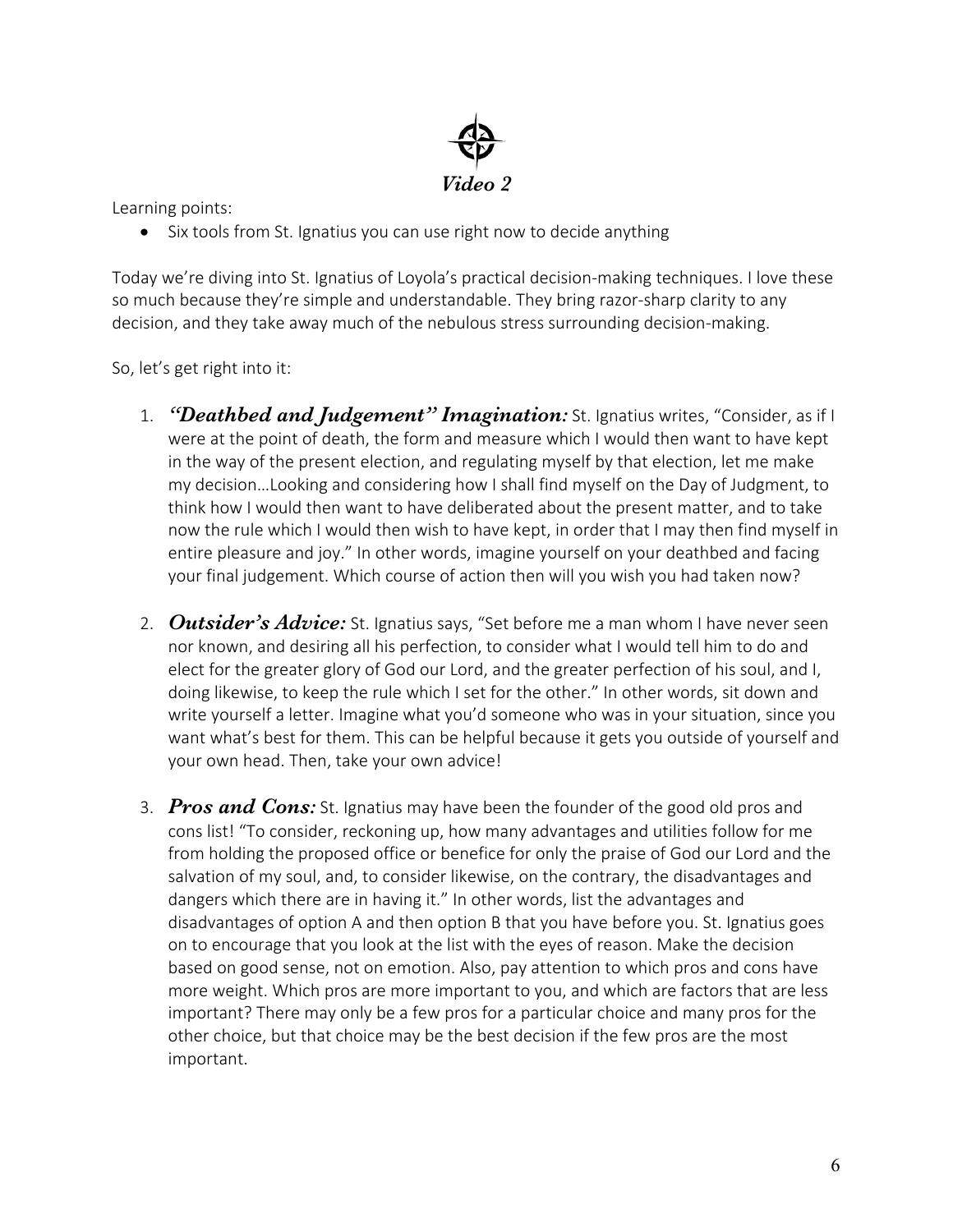- 4. *Confirmation:* St. Ignatius says that after you make a decision you "ought to go with much diligence to prayer before God our Lord and offer Him such election, (meaning decision,) that His Divine Majesty may be pleased to receive and confirm it, if it is to His greater service and praise." In other words, you can ask God to confirm your decision. Your will to please him does please him, and you can be sure that if you feel a sense of peace then your decision has been confirmed.
- 5. *Three Day Option:* Imagine for three days that you have made the decision to do option A. Sit with it for three days. Don't let yourself go back and forth, but act and think as though it was already a done deal. Then, for three days, imagine you had chosen option B. If you've been going back and forth and feel like a crazy person, this option is an excellent way of letting the dust settle and getting to the heart of the matter.
- 6. *Your Future Self:* Put yourself ten years in the future. Imagine yourself going through life having chosen option A, then option B. This is a little different than the deathbed and judgement option because what it reveals is the day-to-day realities of living with the choices before you. Is there a feeling of excitement and challenge in that vision of your future self, or a gripping sense of sadness?

And that's it for today. This is a shorter video because I want you to have time to put these practical tools into practice. Always keep in mind today's North Star Quote by Leon Bloy: "The only real sadness, the only real failure, the only great tragedy in life, is not to become a saint." I am praying that the right decision emerges for you! I'll see you in the next video.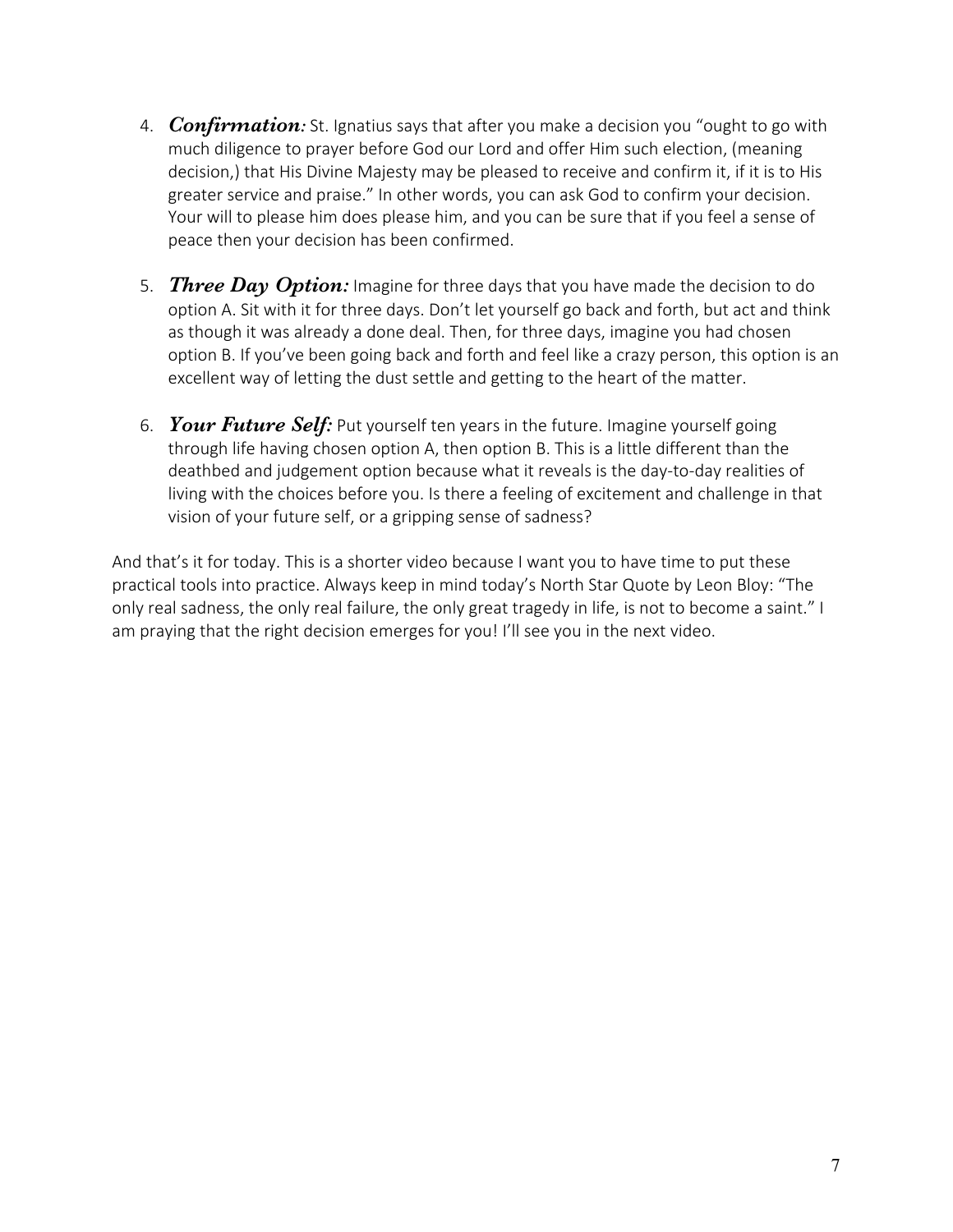

Learning Points:

• Eight questions that distinguish the voice of God from the voice of the devil

Hello, and welcome back! As you tune into hearing God's voice, one of the hardest parts can be those conflicting voices in your head. How do you know who is speaking?

On May 10, 2020, the Feast of the Good Shepherd, Pope Francis offered a mini lesson to help distinguish the voice of our Shepherd from the voice of the evil one. The eight questions he asked are so good that I'm going to read them all in their entirety. Remember back in Module two, we covered God's so-called "tone," and the kinds of ways he speaks? These questions build on what we talked about there. Now that we're approaching the end of the course and your decision is at hand, you've had more time to digest all the lessons. These eight questions will help you hear the voice of Jesus our Shepherd more clearly. Here's the text of Pope Francis's lesson:

"The Gospel says that: "The sheep hear his voice, as he calls his own sheep by name and leads them out" (Jn 10: 3). The Lord calls us by name, He calls us because He loves us. But the Gospel then tells us, there are other voices, not to be followed: those of strangers, thieves and brigands who mean harm to the sheep.

These different voices resonate within us. There is the voice of God, who speaks kindly to the conscience, and there is the tempting voice that leads to evil. How can we recognize the voice of the good Shepherd rather than that of the thief, how can we distinguish the inspiration of God from the suggestion of the evil one?

One can learn to discern these two voices: they speak two different languages, that is, they have opposite ways of knocking on the door of our hearts. They speak different languages. Just as we know how to distinguish one language from another, we can also distinguish the voice of God from the voice of the evil one.

- 1. *Am I still free?* The voice of God never forces us: God proposes Himself, He does not impose Himself. Instead, the evil voice seduces, assails, forces: it arouses dazzling illusions, emotions that are tempting but transient.
- 2. *Am I being flattered?* At first it flatters, it makes us believe that we are allpowerful, but then it leaves us empty inside and accuses us: "You are worth nothing". The voice of God, instead, corrects us, with great patience, but always encourages us, consoles us: it always nourishes hope.
- 3. *Am I looking forward?* The voice of God is a voice that has a horizon, whereas the voice of evil leads you to a wall, it backs you into a corner.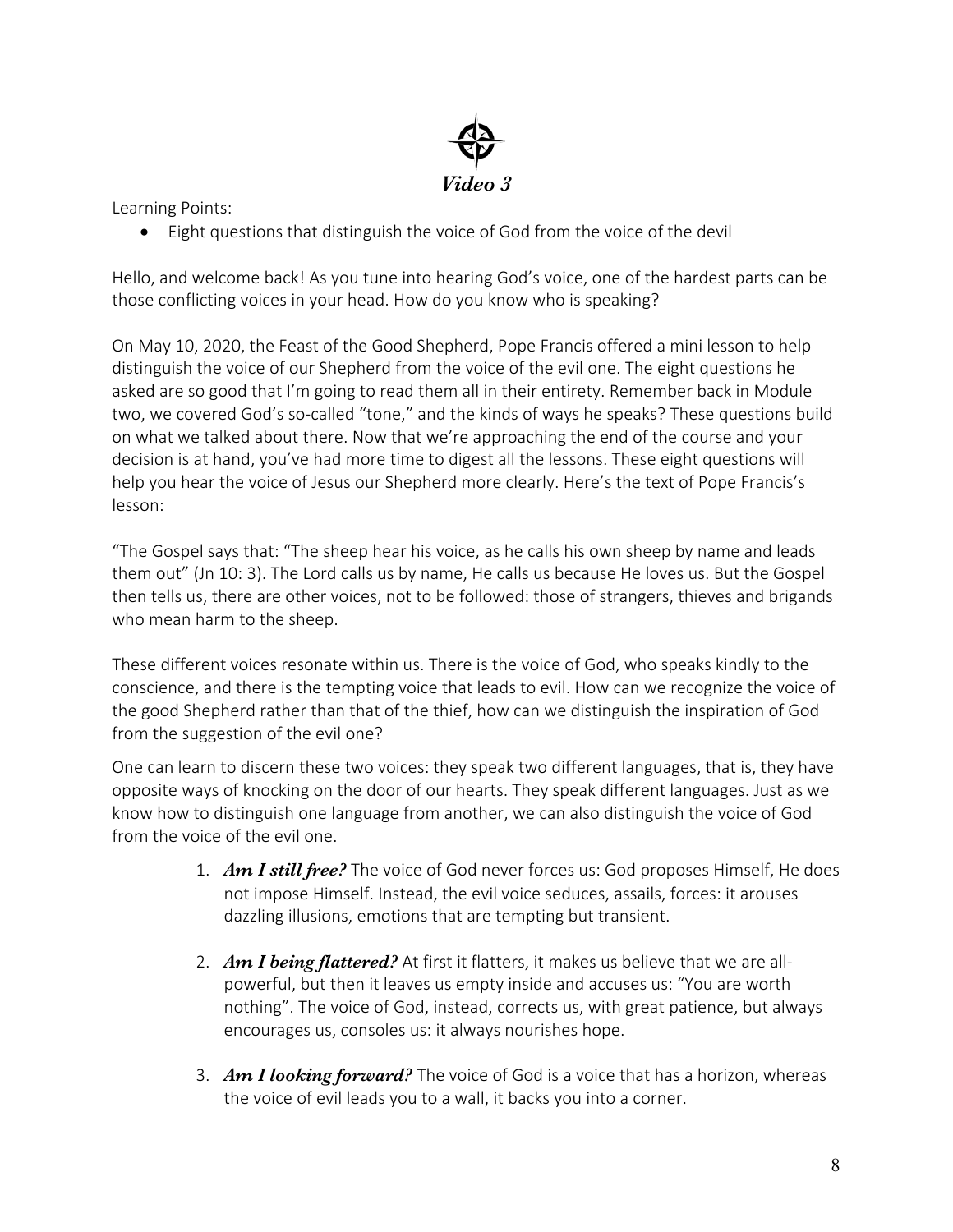- 4. *Am I in the present moment?* Another difference. The voice of the enemy distracts us from the present and wants us to focus on fears of the future or sadness about the past – the enemy does not want the present – it brings to the surface the bitterness, the memories of the wrongs suffered, of those who have hurt us, many bad memories. Instead, the voice of God speaks to the present: "Now you can do good, now you can exercise the creativity of love, now you can renounce the regrets and remorse that hold your heart captive". It inspires us, it leads us ahead, but it speaks in the present: now.
- 5. *Is it about my ego?* Again: the two voices raise different questions in us. That which comes from God will be: "What is good for me?" Instead the tempter will insist on another question: "What do I feel like doing?" What I feel like: the evil voice always revolves around the ego, its impulses, its needs, everything straight away. It is like the tantrums of a child: everything, and now. The voice of God, instead, never promises joy at a low price: it invites us to go beyond our ego to find the true good, peace.
- 6. *What aftertaste does it leave?* Let us remember: evil never gives us peace, it causes frenzy first and leaves bitterness later. This is the style of evil.
- 7. *Am I seeking light or hiding?* The voice of God and that of the tempter, finally, speak in different "environments": the enemy prefers darkness, falsehood, and gossip; the Lord loves sunlight, truth, and sincere transparency.
- 8. *Am I led to trust?* The enemy will say to us: "Close yourself up in yourself, besides no-one understands and listens to you, don't trust anyone!" Goodness, on the contrary, invites us to open up, to be clear and trusting in God and in others.

Dear brothers and sisters, in this time so many thoughts and worries lead us to turn inwards into ourselves. Let us pay attention to the voices that reach our hearts. Let us ask ourselves where they come from. Let us ask for the grace to recognize and follow the voice of the good Shepherd, who brings us out of the enclosures of selfishness and leads us to the pastures of true freedom."

In these eight points there's much to consider. Your worksheet will allow you to consider these eight questions and help you to distinguish toward what decision God is guiding you. Hop to it, and I'll see you in the next video!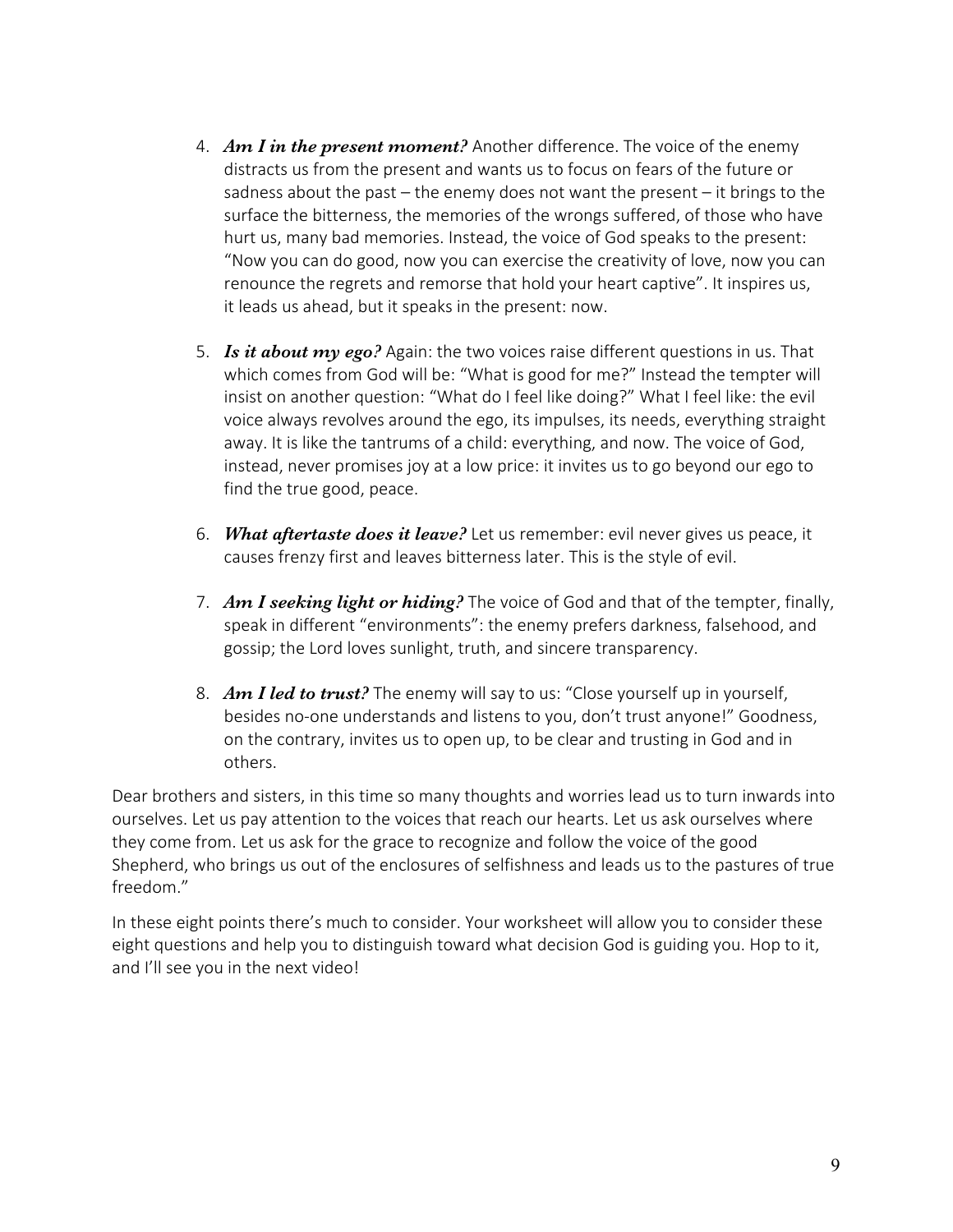

Learning points:

- How three saints failed at discerning their vocations
- Why you should welcome failure
- How to interpret potential signs from God

Hello and thank you for making it all the way to the end of the True North Course! Today is the day you make your choice, either choice A or choice B, that you set for yourself in Module one. I pray you have perfect peace, but before I leave you, I want to discuss two final areas that may keep you confused and indecisive.

#### *Signs from God*

The first is interpreting signs from God. It's so tempting to look for signs, right? They would take the hard work out of discernment and give us objective certainty! But if you're looking for a sign, it's quite possible you'll misread and think you see one everywhere. Not helpful. So how do you figure out whether a perceived sign from God is in fact a sign?

You have to read the whole book. Here's what I mean: I'll share a little story of a sign I received. After I closed the door on religious life, I met a guy and we got along great. We started dating and he invited me to meet his extended family by joining them at their beach vacation. I was packing and happily getting ready to go when I popped in to the chapel to pray. I had what seemed like this vision of myself, wearing a nun's habit. This was not in my plan. I was unhappy about this possible sign, but I knew I had to give God the first option in my life.

I drove to the beach and the first chance we had to be alone, I sat down with my boyfriend and told him what was going on. He listened with peace in his eyes, and when I was done, he said without a pause, "Stacey, I love you, and I have never felt like I owned you. If God wants you to be a nun, I'd be so happy to help you get there any way I can." That's it. No self-pity or whining. That moment clarified so much about his motives to me. He wanted what was best for me, at whatever cost that meant to him.

After sighing "You're so attractive" under my breath, I knew I had to go pray about it. So I did, and here's what time and prayer revealed:

The "sign" I had gotten had value, but it didn't reveal that I was supposed to be a nun as I initially thought. That sign was like reading one sentence in a whole book. If you open *The Lord of the Rings* Trilogy and read, "Fly you fools!" and then close the book right there, you'll think Gandalf died. You can't say you know *The Lord of the Rings*. You have to read the whole thing to find out that he comes back and the plethora of other events. That sign I saw was one sentence in my discernment book, but it wasn't the whole story. My relationship with John was blossoming and I had no reason whatsoever to close off that relationship, other than the perceived sign. In the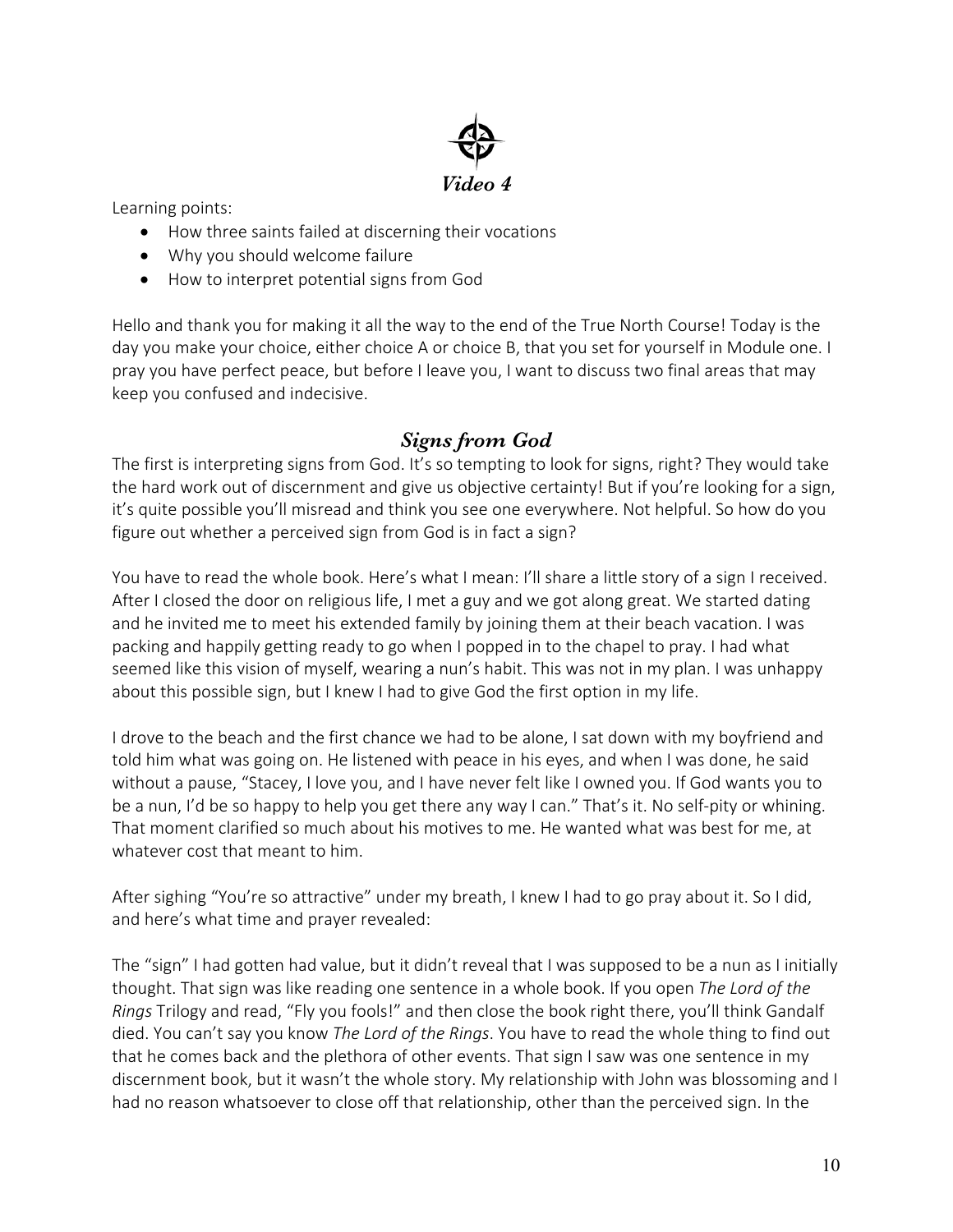story of my whole life and my entire journey, continuing my relationship and not going to the convent was the better choice.

So, three months later I got engaged to my husband John, and I had the peace of knowing that he wanted to love me for the right reasons. That supposed "sign" was a part of our marriage discernment. The takeaway message is: Take note of a perceived sign, and give it time. Read the whole book, not one sentence. That'll keep you from taking something God says out of context, or of misquoting him entirely.

### *Fear of Failure*

Let's switch gears into the second area that may keep you indecisive. I have a question: are you afraid of failure? If so, sit back and listen to the stories of three amazing saints. The first two are two of my favorites- Sts. Louis and Zelie Martin. They're the first married couple ever to be canonized together, and they're the parents of my patron, St. Therese of Lisieux. Besides St. Therese, they also had four other daughters who all became nuns and lived holy lives. What an incredible family, right? But Louis and Zelie didn't want to get married or have a family.

Louis wanted to be a priest, and Zelie wanted to be a nun. Louis flunked out of seminary because he couldn't learn Latin. Zelie was given no reason whatsoever, but she was told by the mother superior that she wasn't allowed to enter the convent she thought she was destined for. Both of them must have said, "I'm trying to do your will. God what is UP with this?"

And then even when they met and got married, they intended for it to be a Josephite marriage, meaning that they would never have marital relations. Their motive was to please the Lord. But thank goodness their spiritual director advised them to be open to children, because they gave the world one of the greatest saints of all time!

Another great saint, St. Camillus de Lellis, was a hot mess for a while in the sense that he wanted to join a religious order but, because of his health, they told him to leave not once, not twice, but three times. He kept coming back because he was convinced he was called there, and they kept telling him to leave. Eventually he went on to found the Red Cross and our modern-day hospital system. No small contribution to humanity right there, but he didn't know what he was supposed to do for a very long time, and he persisted in the wrong direction many times!

So even great saints didn't get the so-called "plan." Holiness doesn't come with a magical ability to predict future events. We are all taking it one step at a time. Despite being holy, seeking God's will, and surrendering to him, these saints persisted in directions that they weren't ultimately able to fulfill. If you've ever been afraid of failing, this should make you breathe a sigh of relief. Even using the term "failure" for temporal choices is problematic. The only real failure is failing to get to Heaven. You are going to change direction many, many times throughout life. God's never done with you until your dying breath.